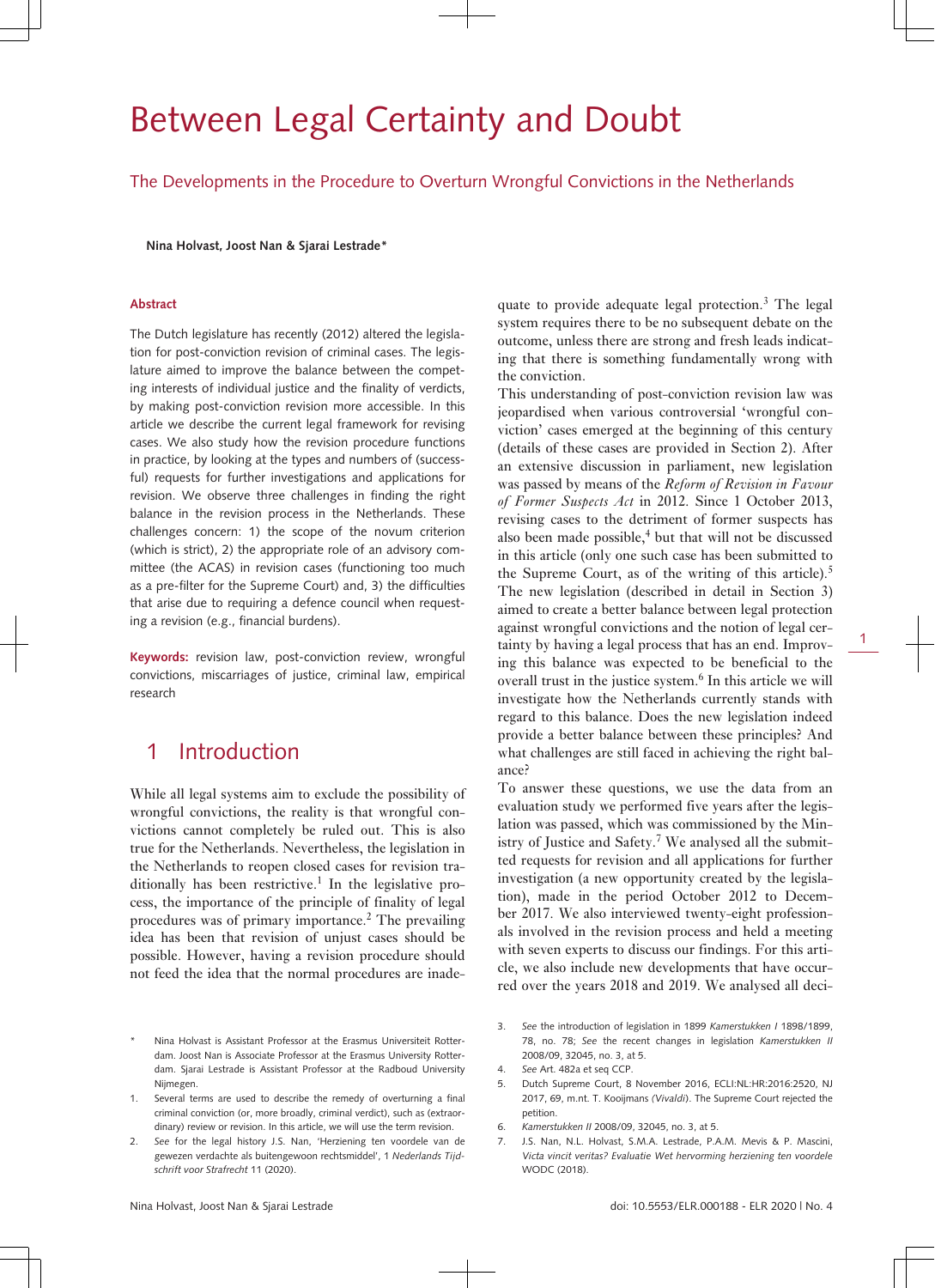sions on applications to conduct further investigations in 2018 and 2019, as well as several significant requests for revision.

In Section 2, we start by providing background information on the developments that resulted in the changes in the revision legislation. In Section 3, we describe the new legislation (i.e., the current legal framework in the Netherlands) for post-conviction revision. Section 4 provides an overview of how different parts of the revision legislation (the applications for further investigation and the requests for revision) function in practice. In Section 5, we discuss three challenges for the execution of revision law. In the final section, we conclude that the new legislation results in a marginally better balance and that there remain important attention points regarding post-conviction revision.

# 2 Developments that Resulted in Changing the Legislation

The extraordinary remedy of revision in favour of for-

mer suspects (*herziening ten voordele van een gewezen verdachte*) originated in 1899, after a highly controversial case in which three brothers were convicted unjustly. The three brothers Hoogerhuis were deemed troublesome by the authorities and were wrongfully accused of a robbery, committed in early December 1895. The victims altered their earlier statements, possibly because the District Attorney's office put pressure on them. Only after a famous Member of Parliament, the socialist Troelstra, advocated on their behalf, the conviction of the brothers Hoogerhuis was revised. In the new legislation several rudimentary grounds for revision (such as the fact that the victim of manslaughter turned out to be alive), were reformulated to two grounds: conflicting convictions or a novum.<sup>8</sup> When the new Criminal Procedural Code (CCP) was enacted in 1926, the remedy took its current place in the legal framework in Article 457 et seq. In 2003, a third ground was added. Revision was also possible if a judgement by the European Court of Human Rights (ECtHR), in which a violation of the Convention was established, made redress necessary.<sup>9</sup>

Events at the beginning of this century pointed to various shortcomings in the revision process and eventually led to another significant change in the legislation in 2012. These events started with a wrongful conviction in the infamous *Schiedam Park Murder*, a case concerning the rape and murder of a young girl in 2000 in a park in the city of Schiedam. This case illustrates a clear example of a wrongful conviction. A passer-by, who was a known paedophile, was convicted for the murder, primarily on a (later retracted) confession and some circumstantial evidence. In 2004, a year after the final conviction by the Supreme Court, another person confessed

9. *See* Art. 457(1 b), Dutch Code of Criminal Procedure.

to committing the crime, and new convincing evidence indicated that this man was in fact the real murderer.<sup>10</sup> As a response to this wrongful conviction, an evaluation committee was established (the *Committee Posthumus*). This committee wrote a report commissioned by the Procurator General, which resulted in various recommendations to improve the investigation and prosecution of criminal cases.

However, at the turn of the century, more miscarriages of justice emerged, and these cases showed that making improvements to the investigation and prosecution alone was not enough. One of these cases was the *Putten Murder Case,* committed in 1994. In 1995, two men were convicted for raping and murdering a young woman, even though both of their DNA did not match the DNA of a drop of semen found at the crime scene. They had at one point during police investigations, admitted they committed the crimes, but later retracted this. In 2001 this conviction was finally revised. In this case, an expert report regarding a theory of dragging out semen from earlier sexual intercourse played an important role in the conviction. This theory was needed to explain how semen from a third person was found on the leg of the victim, but the two other men subsequently committed the rape and murder. The expert later retracted his report and the statements he made in court.<sup>11</sup> The expert was now of the opinion that earlier sexual intercourse could be ruled out.<sup>12</sup> Another case concerned the murder of an 89-year old woman. Ina Post, the caregiver, was convicted for theft and murder of the woman in 1987. The conviction in this case was also based on confessions of the accused that were later retracted. In the revision that finally occurred in 2010, it was concluded that the police investigations had from the start focused on proving the guilt of Post, instead of trying to establish the facts. A fourth wrongful conviction case concerns Lucia de Berk. In 2003, a hospital nurse, Lucia de Berk, who worked with sick children, was convicted of multiple murders after she was present during a number of unnatural deaths that were statistically highly unlikely to be coincidental. Expert opinions about the deaths being unnatural were important in convicting De Berk, who always claimed her innocence. She was eventually acquitted in 2010.

Several of these cases concerned acquittals that had occurred ten (*Putten Murder Case*) or twenty (*the case of Ina Post*) years after the conviction. Evaluations of these

- 10. This man's DNA matched various crucial samples found at the crime scene, and he possessed knowledge that only someone who was highly involved could know. For an English analysis of this case, *see* P.J. van Koppen, 'Miscarriages of Justice in Inquisitorial and Accusatorial Legal Systems', 7 *Journal of the Institute of Justice and International Studies* (2007).
- 11. This was presumably because he was not aware of the fact that the semen was found on more places on the body of the victim. He now also stated that semen could only be found outside the body within half an hour after intercourse.
- 12. It was also concluded that undue pressure was used in the police interrogations, which resulted in false confessions by the men accused of the murder. Later, the third person identified, whose semen was found, was convicted for the crime.

<sup>8.</sup> What a novum entails is described in Section 3.1.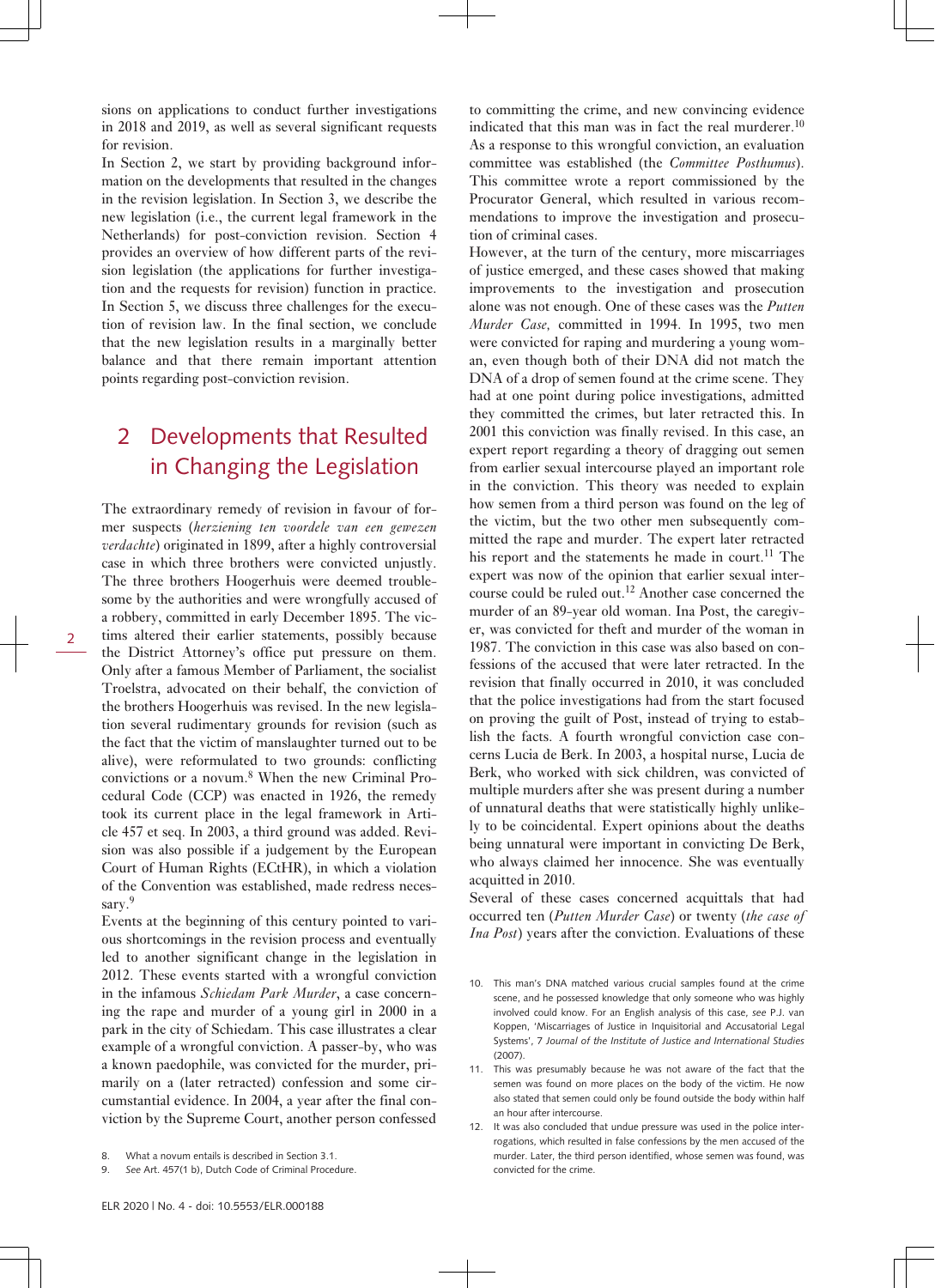wrongful conviction cases pointed to various additional defects in the regular investigation, prosecution and adjudication of criminal cases.13 The cases also uncovered the difficulties in reopening legal procedures to reexamine these cases. All cases displayed early signs that the convictions were wrongful. Nonetheless, the process of getting the cases revised was, without exception, lengthy, and in all cases, earlier requests to reopen the cases were rejected. The cases also revealed how difficult it was for the convicted persons to collect new and convincing evidence to prove their innocence. This resulted in the awareness that existing revision procedures did not provide adequate protection to overcome wrongful convictions. As a result, several measures were taken to improve the existing possibilities to request revision. These measures had two primary aims: 1) improving the possibility of collecting evidence to successfully request a revision, and 2) extending the legal grounds for revisions.

The first measure was taken in 2006 on an ad hoc basis. By means of an experiment, a temporary commission, the Commission Evaluation Closed Cases (*Commissie Evaluatie Afgesloten Strafzaken*, CEAS) was formed.<sup>14</sup> This committee consisted of legal academics, attorneys, police officers and prosecutors. Scientists, or whistleblowers from the prosecution office or police, could submit applications to this committee to conduct research to find defects in the investigation of cases. The core purpose of the commission's work was evaluative, yet in practice, the reports exposed essential information that was used to substantiate requests for revision at the Supreme Court.

The CAES was however a temporary solution. Furthermore, the CAES's goal to evaluate the investigation process made it unsuitable to provide all relevant material that was legally required for the revision of cases. Establishing the CAES also did not solve the problem that certain new evidence simply did not fit into the legal requirements for revision, even though many legal experts agreed that such evidence should provide a reason to consider revision. In particular, new expert evidence did not fit the legal requirements for revision. These shortcomings resulted in two key alterations to the existing legal framework: the creation of a new procedure that (in serious cases, prior to an application for revision) provides former suspects the opportunity to request that the Procurator General initiates further investigations into the existence of new evidence, and the amendment of the novum criterion to encompass more situations. The new opportunity to request further investigations also resulted in the establishment of a new advisory committee to examine these cases, called the ACAS (*Advies Commissie Afgesloten Strafzaken*, or the Advisory Committee for Concluded Criminal Cases).

# 3 Legal Framework for Revision

In this section, we describe the grounds for revision, the legal framework to request further investigations and the legal requirements of the procedure to apply for revision.

### **3.1 Grounds for Revision**

### *3.1.1 Conflicting Convictions*

There are three grounds for revision. The first ground for revision under Article 457, paragraph 1 CCP (sub a) is the circumstance of conflicting convictions. This circumstance rarely occurs. The conflict needs to consist of factual findings concerning the perpetration of the crime or crimes. At least one final conviction and another conviction in which the proved charges in both cases are incompatible with each other are required. Both judgements have to have been given by a Dutch criminal court. Two types of conflicts are possible. First, the conflict can involve the same convicted person. For instance, someone may be convicted of theft at a given time and place but, according to another verdict, was at the other side of the country at that specific time, committing another crime. Second, a conflict can also occur if different persons are involved and there are judgements stating that they both committed the same crime (not in any sort of collaboration). In both situations, the convictions are contradictory, and at least one of them is wrong.

### *3.1.2 A Judgement by the ECtHR*

The second ground for revision is a judgement of the ECtHR in which a breach of the Convention or any of the protocols of the ECHR is established and revision is necessary to redress the breach (as mentioned in Art. 41 ECHR sub b).<sup>15</sup> This ground was established in  $2003^{16}$ and is limited to judgements of the ECtHR only; verdicts of other international tribunals such as the United Nations Human Rights Committee in Geneva or the EU Court in Luxembourg are not included. A unilateral

15. *See* P.H.P.H.M.C. van Kempen, *Heropening van procedures na veroordelingen van het EHRM. Over redres van schendingen van het EVRM in afgesloten strafzaken alsook afgesloten civiele en bestuurszaken* (diss. Tilburg) (2003). According to the ECtHR, the reopening of proceedings or a retrial could be an appropriate way to redress a violation, but this is not always mandatory, *Moreira Ferreira v. Portugal no. 2,* ECHR (2017) App. No. 19867/12, 47-51, NJ 2019, 280, m.nt. P.A.M. Mevis.

16. The attempt of Van Mechelen to have his case revised after a successful complaint in Strasbourg on Art. 6 ECHR (the right to interrogate anonymous witnesses (police officers)), failed in 1999. The ECtHR judgement was not considered a novum, and the law did not offer revision on another ground. The Supreme Court did not see it as its role to overcome this legal gap. Therefore, the legislature acted. *See Van Mechelen and Others v. The Netherlands*, ECHR (1997) App. No(s). 21363/93, 21364/93, 21427/93 and 22056/93; Dutch Supreme Court 6 July 1999, ECLI:NL:HR:1999:ZD1603, NJ 1999, 800, m.nt. J. de Hullu (*Herziening na Straatsburg*). The same goes for a ruling by the EU court in Luxembourg, Dutch Supreme Court 9 April 2019, ECLI:NL:HR: 2019:546, NJ 2019, 439, m.nt. P.A.M. Mevis.

<sup>13.</sup> *See* CEAS-reports on the Enschedese ontuchtzaak, Lucia de B. and Ina Post.

<sup>14.</sup> *See* more about this committee in J. de Ridder, C.M. Klein Haarhuis & W.M. de Jongste, *De CEAS aan het werk. Bevindingen over het functioneren van de Commissie Evaluatie Afgesloten Strafzaken* WODC (2006-2008).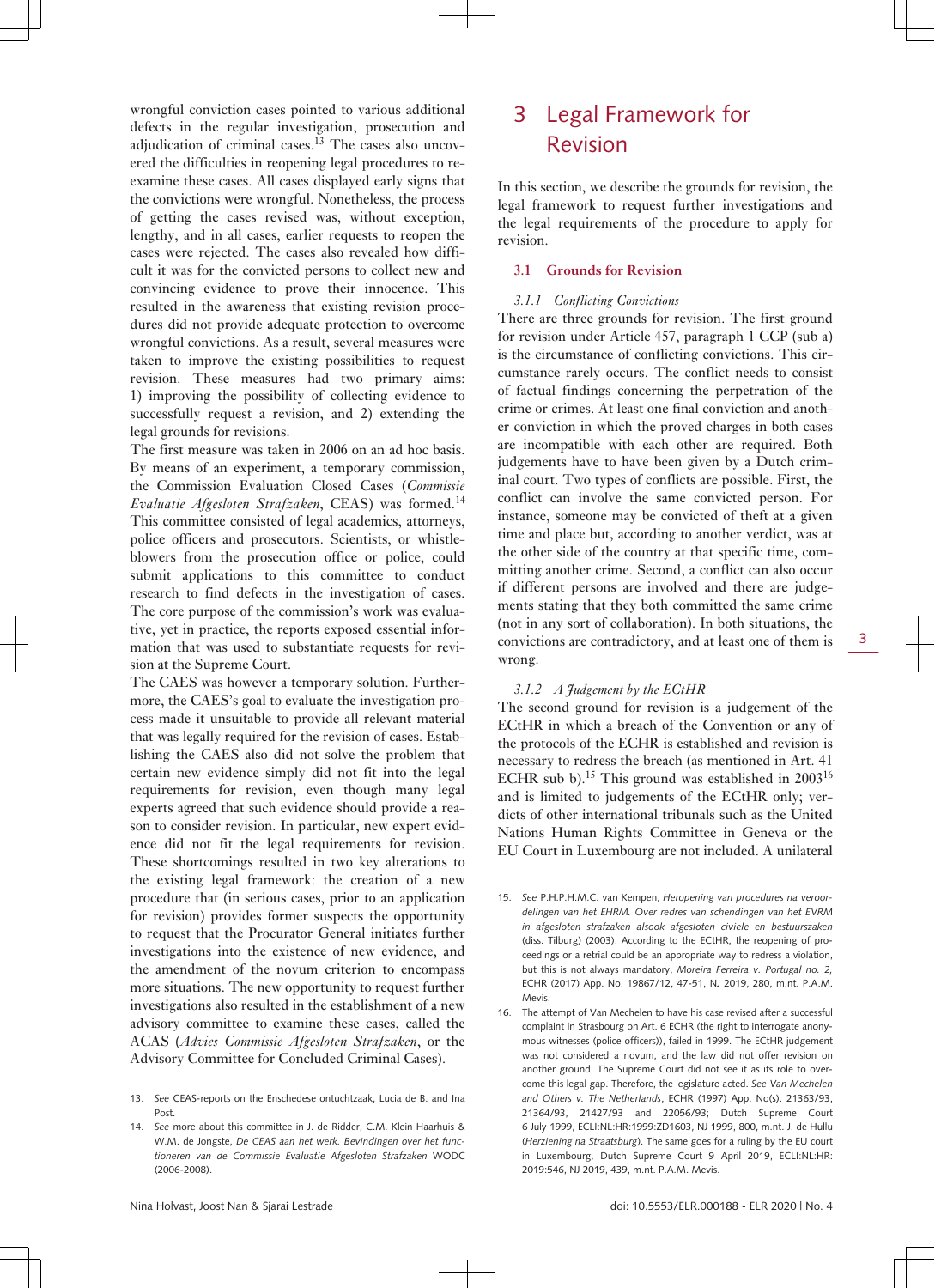declaration of the Dutch government that the ECHR or a protocol has been breached does not appear to be sufficient.<sup>17</sup> There have been only a few examples of successful pleas for revision on this ground, such as the *Vidgen* case and the *Hokkeling* case.<sup>18</sup>

### *3.1.3 Novum*

The third, and most commonly used, ground for revision is a novum (sub c). Under the current legislation, a novum requires that there is 'a data point' (*een gegeven*).<sup>19</sup> This data point should have been unknown to the court during the court hearing. Furthermore, it should either on its own or in relation to the previously submitted evidence seem incompatible with the judgement, to such an extent that a serious suspicion arises that, should this data point have been known, the investigation into the case would have resulted in the former suspect being acquitted or discharged from prosecution, in the prosecution being barred or in the application of a less penal provision. Before the new legislation was enacted in 2012, instead of a 'data point', the legislation referred to 'a circumstance'. This circumstance had to be new and important and it had to be of a factual nature. Because in some cases this concept was considered too narrow, the Supreme Court on occasions made an exception to the requirement that the new evidence was of a factual nature and broadened its scope. New forensic expertise was, in special circumstances, also framed as a novum.<sup>20</sup> A good example is the aforementioned *Putten Murder Case*, in which the expert was of a different opinion at a later stage, based on facts which were new to him. In the case of *Lucia de B.* the conviction was also revised due to a new expert opinion. This opinion was based on more medical data than the previous expert had available, now indicating a natural death of one of the children. The change in the legislation was specifically aimed to avoid the necessity of such figurative constructions of the Supreme Court.<sup>21</sup> One could argue that the stipulation itself was significantly changed (extended) but that the actual impact was limit-

- 17. *See*, for example, the Keskin case, *Keskin v. The Netherlands,* ECHR (2015) App. No. 2205/16 (communicated case).
- 18. *Vidgen v. The Netherlands,* ECHR (2012) App. No. 29353/06; Dutch Supreme Court 4 June 2013, ECLI:NL:HR:2013:CA1782, NJ 2013, 333; Dutch Supreme Court 6 June 2017, ECLI:NL:HR:2017:1017, NJ 2017, 378, m.nt. J.M. Reijntjes (*Post-Vidgen*); *Vidgen v. The Netherlands,* ECHR (2019) App. No. 68328/17. *Hokkeling v. The Netherlands,* ECHR (2017) App. No. 30749/12; Dutch Supreme Court 19 September 2017, ECLI:NL:HR:2017:2412, NJ 2019, 281, m.nt. P.A.M. Mevis. Since 2012, co-conspirators of the applicant can also benefit from a judgement by the ECtHR, depending on the nature of the breach.
- A data point could be a new piece of 'hard' evidence such as a statement by a witness, a fingerprint or DNA trace, but also a (revised) opinion of an expert.
- 20. *See* Dutch Supreme Court 26 June 2001, ECLI:NL:HR:2001:AA9800, NJ 2001, 564, m.nt. T.M. Schalken (*Putten Murder Case*) and Dutch Supreme Court 7 October 2008, ECLI:NL:HR:2008:BG1941, NJ 2009, 44, m.nt. P.A.M. Mevis (*Lucia de B. Murder Case*). For an analysis (in Dutch) of the qualification as nova in the Ina Post and the Deventer Murder case *see* H.F.M. Crombag, H. Israëls, P.J. van Koppen & W.A. Wagenaar, 'Twee nova: Ina Post en de Deventer moord-zaak', 8 *Nederlands Juristenblad* 378, at 475-478 (2010)
- 21. For the parliamentary history, *see Kamerstukken II* 2008/09, 32045, no. 3, at 9-11 and 27.

ed since it mainly encompassed a codification of the exceptions the Supreme Court already made. There is an ongoing (parliamentary) debate on whether the 'serious suspicion' requirement should be lowered to further extend this ground, and whether, for instance 'reasonable doubt' would suffice to have a case retried (see also Section  $5$ ).<sup>22</sup>

In the interpretation of what constitutes a data point, expert evidence was particularly central to the discussion. On the basis of parliamentary history, there are four new situations in which new expert evidence could provide a data point.<sup>23</sup> In an important ruling, the Supreme Court set out some principles on this topic.<sup>24</sup> Hereby, an explicit reference was made to the legislative history for cases in which an expert opinion can provide new evidence.<sup>25</sup> The Supreme Court imposed specific requirements on experts<sup>26</sup> and their opinions. Any expert opinion/insight which is presented as new and/or revised must be of sufficient quality and weight to lead to a revision of the judgement, and the revision application must provide sufficient clarity such that the content and novelty of this opinion can be deemed of value. The mere fact that an expert has a different view on the evidence does not give rise to the mandatory 'serious suspicion'. Changes in law, in case law or in the public view on the criminality of the proved conduct are not a data point, nor is a verdict from the EU Court in Luxembourg.<sup>27</sup>

### **3.2 A Further Investigation**

Under the new provisions enacted through the *Reform of Revision in Favour of Former Suspects Act*, former suspects may turn to the Procurator General and request that a further investigation is initiated 'in preparation of a revision application' (Art. 461, paragraph 1 CCP). This relates to a situation in which reasonable doubt exists about the correctness of a judgement, but without further investigation there is insufficient information to

- 25. The ruling did not specifically refer to the fourth situation (the expert backtracks from his or her original opinion because this opinion was based on an incorrect premise due to the lack of correct initial information).
- 26. One factor is whether the expert is officially registered as an expert (in the Nederlands Register Gerechtelijk Deskundigen).
- 27. Dutch Supreme Court 12 March 2013, ECLI:NL:HR:2013:BZ3627, NJ 2013, 438, m.nt. N. Keijzer (*Tongzoen II*); Dutch Supreme Court 25 June 2013, ECLI:NL:HR:2013:73, NJ 2013, 548, m.nt. T.M. Schalken and Dutch Supreme Court 9 April 2019, ECLI:NL:HR:2019:546, NJ 2019, 439, m.nt. P.A.M. Mevis.

<sup>22.</sup> *See* Nan, above n. 2.

<sup>23.</sup> These are, first, the situation in which the relevant question, which is directly related to proven charges, has not yet been submitted to an expert. Second, there is the situation that a new expert, from another field of expertise or on the grounds of other investigative methods, arrives at new conclusions. Third, there is the case that, on the grounds of the same facts, a new expert reaches another opinion because the previous expert opinion was based on incorrect factual assumptions or because there are new developments in the relevant field of expertise. Fourth, there is the situation that the expert backtracks from his or her original opinion because this opinion was based on an incorrect premise due to the lack of correct initial information.

<sup>24.</sup> Dutch Supreme Court 17 April 2018, ECLI:NL:HR:2018:605, NJ 2018, 272. *See also* Dutch Supreme Court 26 April 2016, ECLI:NL:HR: 2016:736, NJ 2016, 305, m.nt. J.M. Reijntjes.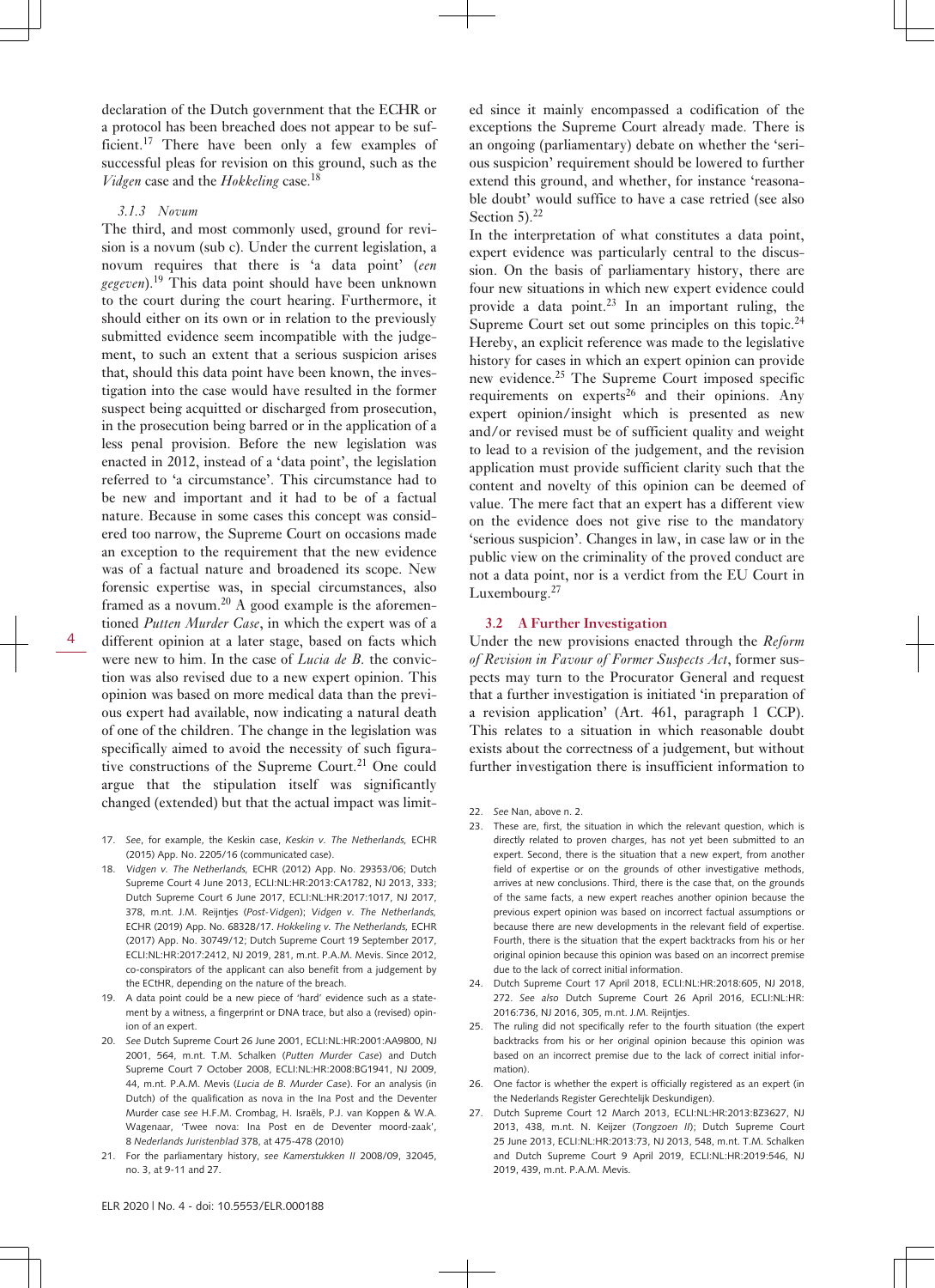build a revision application. The legislature is aimed at creating a new opportunity to mitigate a former suspect's weak position in providing evidence of a wrongful conviction.

Investigations can only be requested when they are expected to result in a novum. The request to have further investigation into new evidence cannot be submitted for every conviction, only for more serious offences. A request should concern a criminal offence that is subject to a prison sentence of a minimum of twelve years. Cumulatively, it is also required that the criminal offence in question has 'seriously shocked' the legal order. The Procurator General may only reject the request if there are insufficient indications of potential new evidence or if the requested investigation is unnecessary.<sup>28</sup>

On the grounds of Article 462, paragraph 1 CCP, the Procurator General may, on his or her own initiative, or at the request of the former suspect, decide in advance to submit a request to 'a committee charged with advising on the desirability of a further investigation'. As mentioned before, this independent and impartial committee is called the  $ACAS<sup>29</sup>$  Just like its predecessor (the CEAS), members of the ACAS are not necessarily lawyers. The ACAS consists of academics, attorneys, (former) police officers and prosecutors. In cases in which a prison sentence of six or more years has been imposed (which is true for most cases), it is compulsory for the Procurator General to obtain advice from the ACAS. It is not compulsory for the Procurator General to obtain advice when he or she decides that the request could be upheld, or declares the request inadmissible or manifestly ill-founded. The ACAS has the task 'of advising the Procurator General on the desirability of a further investigation' as referred to in Article 461, paragraph 1 CCP.30 During its assessment, the ACAS can conduct some modest investigation itself, such as interviewing experts and persons involved in the original investigation. The Procurator General initiates these further investigations, if he or she upholds the request.<sup>31</sup> Further investigation is not unlimited. The Procurator General can designate a specific investigation to a court's investigating judge, who was not previously involved in the case. In addition, the Procurator General may be assisted by an investigation team. During further investigation, if needed, digital and physical evidence can be seized, DNA can be tested and witnesses and experts can be interviewed.

- 28. In cases that do not meet these requirements, a further investigation is possible after a petition to revise the case is filed; *see* Arts. 465, 468 and 469 CCP.
- 29. Established by the Advisory Committee for Concluded Criminal Cases Decree.
- 30. Art. 462, para. 1 CCP, and Art. 2 of the Advisory Committee for Concluded Criminal Cases Decree and Art. 2.1 of the Internal Rules of the Advisory Committee for concluded criminal cases. The ACAS should deal with the task in an impartial and independent way, whereby it can decide its own way of working (as well as its internal rules).
- 31. *See* Arts. 463-4 CCP. The Procurator General can also start a further investigation without a request by the former suspect, even though this is not written down in the law itself.

### **3.3 Procedure**

Only a verdict of a Dutch criminal court that is final can be subject to revision.<sup>32</sup> The former suspect can request the revision but needs formal representation (the requirement of formal representation was introduced in 2012). The request needs to state the grounds on which it is based, the relevant documents that can sustain the request and a copy of the verdict holding the conviction that needs to be reviewed. After the death of a former suspect, certain family members are eligible to submit a request for revision. The Procurator General can also file a petition for revision and has done so on some occasions.<sup>33</sup> The Supreme Court handles the request, which has to be in writing. There is no time limit after the final verdict for submitting a request and no limit to the number of requests that one can submit.<sup>34</sup> The fact that the Procurator General, next to (the family of) the former suspect, has the independent authority to request revision, indicates that revising criminal convictions is not only in the interest of a former suspect (and his legacy), but also in public interest. If the request for revision does not meet the formal requirements, the Supreme Court declares it inadmissible. If it is manifestly illfounded, it is rejected.<sup>35</sup>

If the submission is well-founded, the revision process goes into a second phase.36 The Procurator General then gives his or her advisory opinion on the case. In preparation for giving this opinion, the Procurator General can conduct a further investigation or seek advice from the ACAS. The advice of the ACAS is usually given in thorough and detailed reports. In practice, these reports are an authoritative source of information for the Procurator General, as well as the Supreme Court. Legal counsel is offered the option to respond to the advisory opinion of the Procurator General within two weeks. The Supreme Court can order a further investigation by the Procurator General or order the Procurator General to request advice from the ACAS. The Supreme Court can also order one of its own judges, or a fresh investigating judge, to conduct a further investigation. This is highly unusual, but it has occurred (e.g., in the *Putten Murder Case*, a member of the Supreme Court interrogated the expert). When the Supreme Court possesses of all the information it requires, it passes judgement regarding the revision.

When the Supreme Court rules that there is no ground for a revision, it rejects the request (Art. 470 CCP). If

- 32. Art. 457, paras. 1 and 2 CCP. In general, courts have limited leeway to address small and obvious errors in their verdicts. If illegal proceeds of crime are taken, and it turns out the sum of the proceeds is actually lower than calculated, a ruling can be given to lower the amount (Art. 6:6:26 CCP).
- 33. Dutch Supreme Court 19 December 2017, ECLI:NL:HR:2017:3189, NJ 2018, 251, m.nt. J.M. Reijntjes (*Zes van Breda*).
- 34. Expect for cases in which a breach of the ECtHR or any of the protocols is established, revision is necessary for redress, as mentioned in Art. 41 ECHR. Then, a petition needs to be submitted within three months after it can be established that the former suspect knew about the judgement (Art. 465, para. 2 CCP).
- 35. Art. 465 CCP. If needed, a further investigation can take place or advice from the ACAS can be asked for.
- 36. Art. 466 et seq.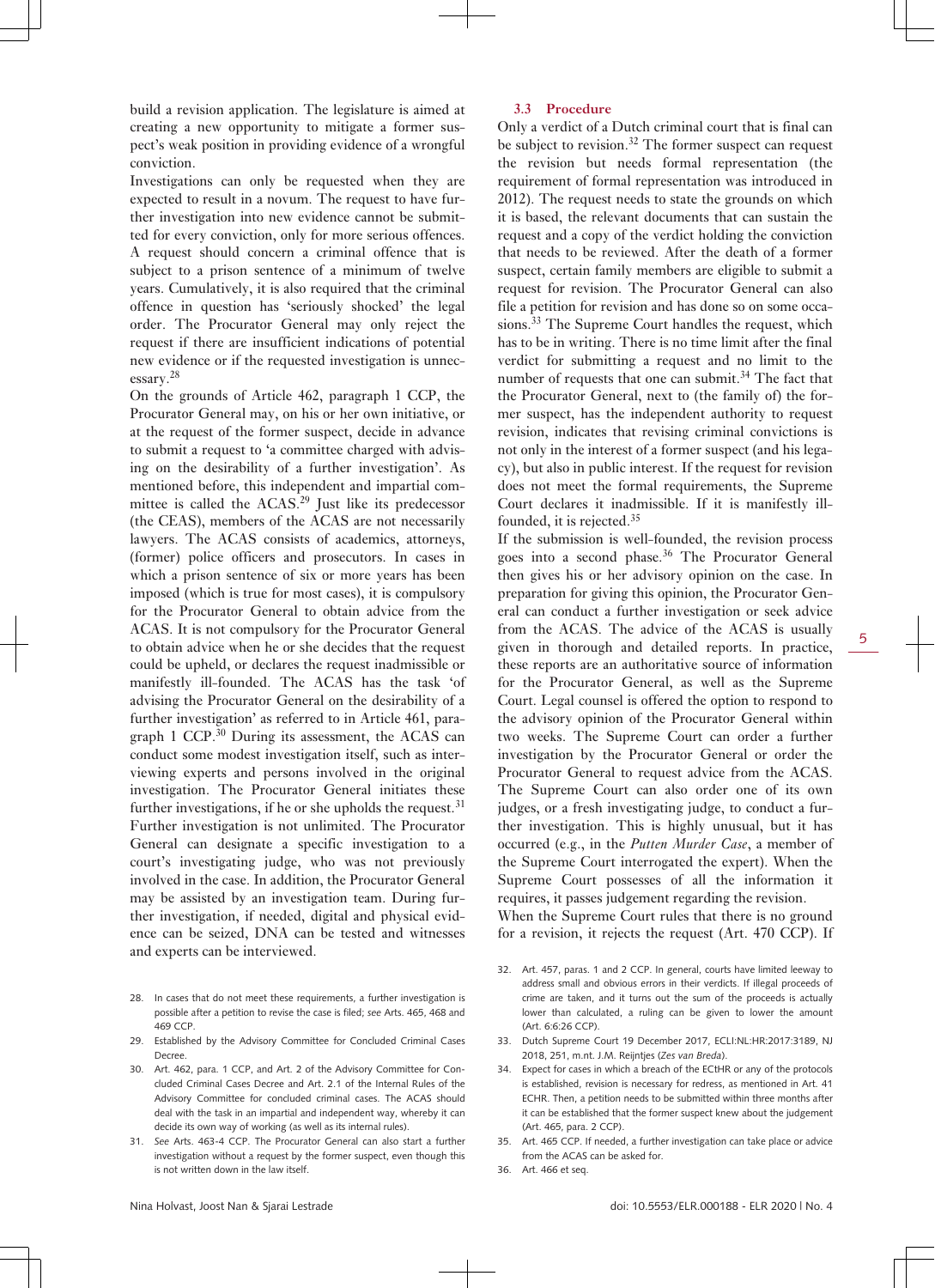### *Table 1 Requests for further investigations*

|                                                                             | 2012<br>(from<br>Oct.) | 2013 | 2014 | 2015 | 2016           | 2017           | 2018           | 2019           | Total |
|-----------------------------------------------------------------------------|------------------------|------|------|------|----------------|----------------|----------------|----------------|-------|
| Applications for fur-<br>ther investigation to<br><b>Procurator General</b> | 2                      | 10   | 10   | $8*$ | 9              | $\overline{3}$ | $\overline{2}$ | $\mathbf{0}$   | 44    |
| Of those, applications 2<br>submitted to the ACAS                           |                        | 9    | 10   | 6    | $\overline{7}$ | 2              | 2              | $\overline{0}$ | 38    |

*\* Two of these applications concerned suspects in a case in which an application was already submitted in 2014.*

there is a ground for revising the conviction, the outcome depends on the legal ground. If a conflict of convictions occurs, both verdicts are annulled, and an appellate court that was not involved in the earlier convictions will handle both cases (see Art. 471 CCP).<sup>37</sup> This is because at least one of the verdicts cannot be correct. The reopening of the case because of a verdict by the ECtHR needs to be the appropriate form of redress as mentioned in Article 41 ECHR. This will most likely happen when Article 6 ECHR has been breached according to the ECtHR.38 In case of a novum, the conviction is redirected to an appellate court that was not involved in the earlier conviction. This court can either uphold the conviction (and the original sentence if one was given) or annul it. If the original conviction is annulled, the appellate court can a) bar the district attorney from prosecuting, b) acquit the suspect, c) discharge the suspect from prosecution or d) convict the suspect with the application of a less penal provision or a lower sentence (Art. 472, paragraph 2 CCP). The CCP contains further stipulations on, among other things, the detainment of the former suspect or the suspect's release, the verdict of the Supreme Court (which has to be reasoned), the procedure of the retrial,  $39$  the settlement by the State of the Netherlands of any compensation and costs previously paid by the former suspect to the disadvantaged party and information to victims and their surviving dependants who require such information.<sup>40</sup>

40. Art. 473 et seq CCP.

### 4 Revision in Practice

This section provides insight into the way that the current revision system works in practice. We start by describing the data regarding the process of requesting further investigations to prepare for applying for revision and we continue by providing data with respect to the actual revision procedure.

### **4.1 Further Investigations**

#### *4.1.1 Number of Submitted Requests*

Despite concerns of the legislature about a potential growth in requests for further investigation, the numbers of cases in which suspects made use of this opportunity remained modest. Between 2012 and 2019, a total of 44 requests to conduct further investigations were submitted to the Procurator General. The number of requests was, in fact, on average, lower than what was submitted to the impermanent commission, the CEAS, that existed prior to the change in legislation. This is unexpected, as with the establishment of the new legislation the legislature intended to extend the possibilities to apply for further investigations. However, while on the one hand applying is easier as a former suspect (as the application does not have to be motivated by a scientist or whistle-blower), the need for formal representation may have made applying more difficult; see also Section 5 sub c.

Table 1 shows the number of applications to the Procurator General, as well as the number of applications that were subsequently submitted to the ACAS. Most of the applications were submitted in the first years (2013-2016) after the legislation took effect. Since 2017, only five new applications were submitted in three years. The table shows that most applications were also submitted to the ACAS. This is partly due to the fact that most applications fall under the six-year imprisonment criterion (see Section 3.2). However, also in cases that did not meet this criterion, the Procurator General usually involved the ACAS.

The majority of requests concern homicide cases; a minority are related to assaults, arson and drug traffick-

<sup>37.</sup> A higher sentence than the original is not allowed.

<sup>38.</sup> But if, for instance, Art. 8 ECHR was not respected, this does not mean that the applicant did not have a fair trial ex Art. 6 ECHR. Financial compensation could suffice, and a retrial does not have to take place. The Supreme Court can address this matter in its verdict on the revision procedure (Art. 472, para. 1 CCP). See, for example, Dutch Supreme Court 27 September 2005, ECLI:NL:HR:2005:AS8858, NJ 2007, 453.

The retrial will be conducted mainly according to the rules applying to appeal, with 'fresh' judges (Art. 476 CCP). In no way may the original sentence be exceeded during the retrial; *see* Art. 478 para. 1 CCP.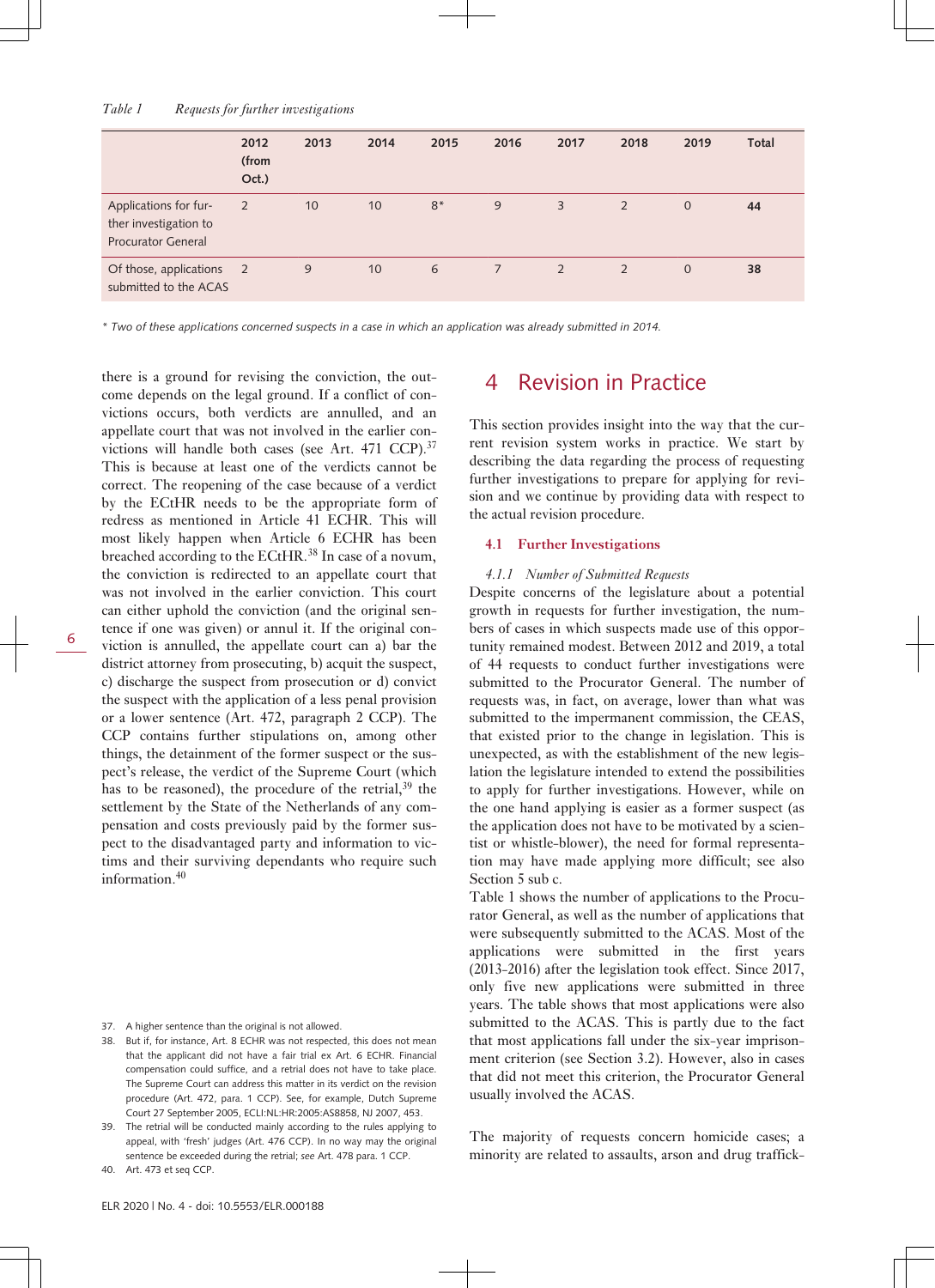|                                                          | 2012<br>(from<br>Oct.)   | 2013           | 2014           | 2015        | 2016           | 2017 | 2018           | 2019           | Total                  |
|----------------------------------------------------------|--------------------------|----------------|----------------|-------------|----------------|------|----------------|----------------|------------------------|
| <b>ACAS</b>                                              |                          |                |                |             |                |      |                |                |                        |
| <b>ACAS</b> reports                                      | -                        | $\overline{5}$ | 12             | 5           | $\overline{4}$ | 6    | 5              | $\mathbf{1}$   | 38                     |
| ACAS advises to con-<br>duct further investiga-<br>tion  | -                        |                | 3              |             |                |      | $\overline{4}$ | $\mathbf{1}$   | 8                      |
| <b>Procurator General</b><br>(PG)                        |                          |                |                |             |                |      |                |                |                        |
| Final decisions by PG*                                   | $\overline{\phantom{a}}$ | $\mathbf 1$    | 10             | 12          | 2              | 6    | 5              | $\overline{3}$ | $39 (+ 1)$<br>pending) |
| Decisions by PG to<br>conduct further inves-<br>tigation |                          | $\mathbf{1}$   | $\overline{2}$ | $\mathbf 1$ |                |      | $\overline{4}$ | $\mathbf{1}$   | 9                      |

*\* Four requests were not admissible (three in 2015 and one in 2017).*

ing. These are all among the most serious crimes, which is due to rules for admissibility (crimes subject to a prison sentence of twelve years and that have seriously shocked the legal order). This limitation is in line with the intention of the legislature to only open this possibility for a limited number of serious crimes, although some have argued for a lower threshold (see Section  $5$ ). $41$ 

### *4.1.2 Requests that are Granted and Further Investigations Conducted*

While the number of submitted applications is modest, the number of requests that are granted is even more limited. When the new legislation was evaluated in 2018, the ACAS had advised to grant only three of the 28 requests that were submitted to it. The Procurator General has, since the enactment of the new legislation, followed the advice of the ACAS (on main points) in all of the decisions (33 cases decided up to and including 2017). Thus, the Procurator General also granted the submission in all three requests. In one additional request, which was not submitted to the ACAS, the Procurator General also granted the permission to conduct further investigations. These numbers can be found in Table 2 (the numbers do not add up to the number of applications because some cases are still pending).

When we conducted our evaluation study in 2018, several attorneys involved in submitting requests for further investigation mentioned being disillusioned by the number of requests that were denied. They believe that the ACAS and the Procurator General are too strict in granting requests, making it nearly impossible for suspects to have further investigations conducted on their cases.42 Together with the fact that the process of handling the requests is time-consuming (we found the total duration from application to decision from the Procurator General to be on average one year and three months), this could result in suspects and their attorneys deciding not to bother submitting requests for further investigation. This would be problematic as the purpose of the new legislation – to offer suspects extra support in substantiating their requests for revision – would be in danger (see also Section 5.3).

Since the publication of our evaluation study (in 2018 and 2019), the Procurator General published eight new decisions. When these decisions are considered, a somewhat different picture of the success rate emerges. In the first five years and three months (October 2012 to 2017), four of 31 requests for further investigations resulted in a (partly) positive decision by the Procurator General (13%). In the last two years (2018 and 2019) five of the eight new decisions taken (of which three concern different suspects in the same court case) granted (part of) the request to conduct further investigation (63%). This brings the success rate over the total duration of seven years and three months to 23%.

As cited in Section 3.2, the ACAS has the possibility to single-handedly conduct some modest investigations needed to support their advice. The ACAS made use of this in approximately  $40\%$  of its cases.<sup>43</sup> This means that some form of investigation is taking place more regularly, even when these eventually result in denying a request.

<sup>41.</sup> *See* Nan et al., above n. 7, at 77.

<sup>42.</sup> *Ibid*., at 68-69; *see also* G.G.J.A. Knoops, 'Herziening in strafzaken anno 2018: ten voordele of ten nadele?', Nederlands Juristenblad 2018/1646, afl. 31, 2322-2328 (2018).

<sup>43.</sup> ACAS jaarverslag 2017, at 11.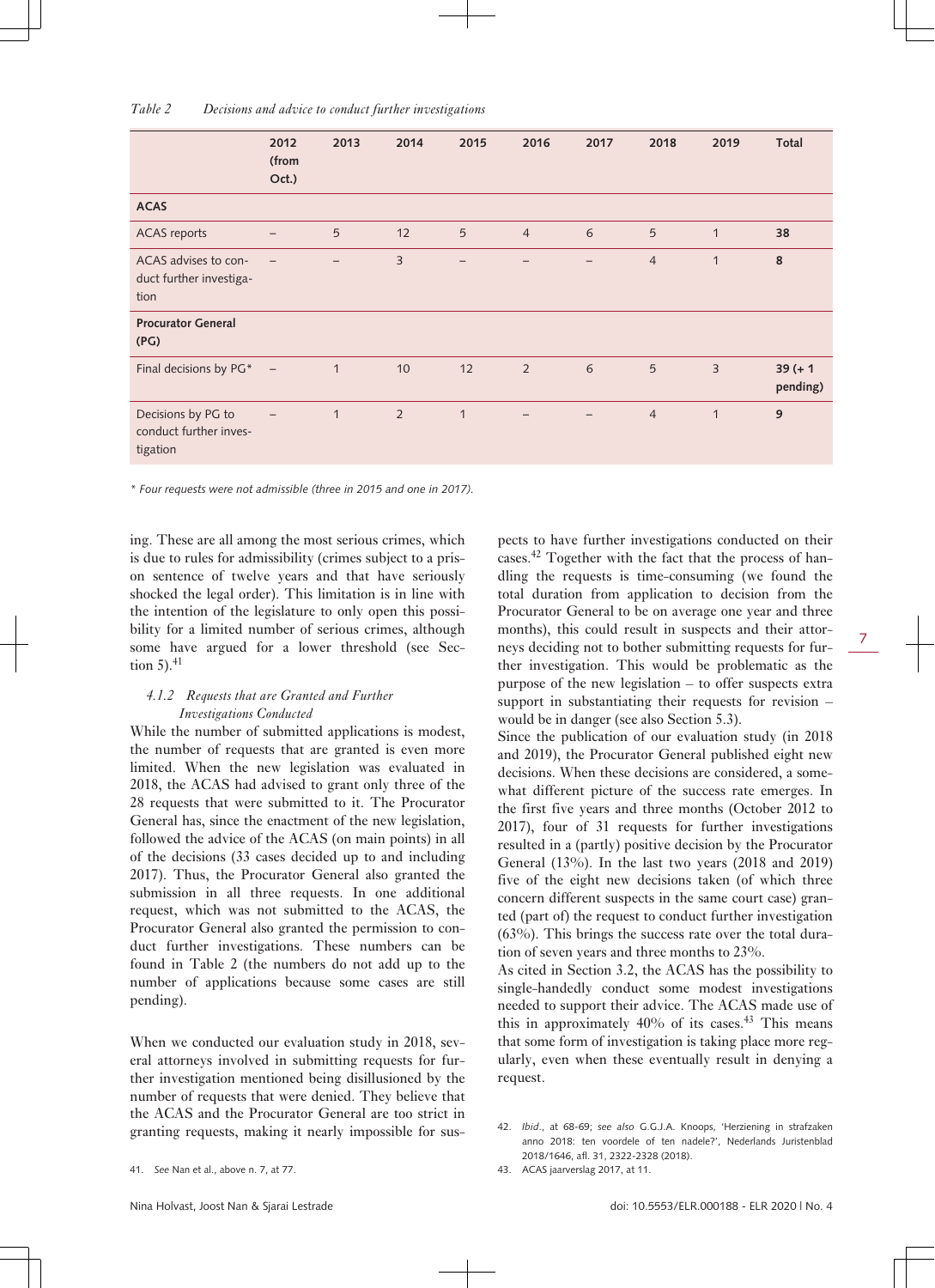### *Table 3 Applications for revision handled by the Dutch Supreme Court 2012-2019*

|                                         | Revision applications handled by the Percentage of total<br><b>Supreme Court</b> |     |
|-----------------------------------------|----------------------------------------------------------------------------------|-----|
| Well-founded                            | 55                                                                               | 24  |
| Ill-founded                             | 131                                                                              | 57  |
| Inadmissible                            | 41                                                                               | 18  |
| Partly ill-founded/ partly inadmissible | 4                                                                                |     |
| <b>Total</b>                            | 231                                                                              | 100 |

*Table 4 Applications for revision handled by the Dutch Supreme Court per year*

|                                     | 2012         | 2013           | 2014           | 2015 | 2016         | 2017     | 2018           | 2019 | Total          |
|-------------------------------------|--------------|----------------|----------------|------|--------------|----------|----------------|------|----------------|
| <b>Revision applications</b>        | 27           | 39             | 31             | 33   | 37           | 27       | 18             | 19   | 231            |
| Well-founded                        | 8            | $\overline{7}$ | 5              | 11   | 13           | 6        | $\overline{4}$ |      | 55             |
| Ill-founded                         | 13           | 27             | 20             | 15   | 19           | 16       | 9              | 12   | 131            |
| <b>Inadmissible</b>                 | 6            | 3              | 6              | 6    | 5            | 5        | 5              | 5    | 41             |
| Partly ill-founded/<br>inadmissible | $\mathbf{0}$ | 2              | $\overline{0}$ | 1    | $\mathbf{0}$ | $\Omega$ | $\Omega$       | 1    | $\overline{4}$ |

Thus, in recent years, more decisions in favour of conducting further investigations were taken by the Procurator General. The ACAS has also advised positively more frequently. This could indicate a drift towards a more suspect-friendly interpretation of the legal framework for conducting further investigation (see also Section 5.2). However, considering the small numbers, it would be misleading to indicate this as a general trend, as all cases consider unique circumstances. Moreover, the process of deciding on the cases, especially in the

### **4.2 Applications for Revision**

8

more complex cases, has taken several years.

In the period from October 2012 to the end of December 2019, 231 revision applications were handled by the Supreme Court.<sup>44</sup> Those applications related to convictions for 'minor' offences such as light traffic offences and motor insurance problems because of mistaken identity, but also serious offences such as theft, fraud, abuse, human trafficking and murder. Also, a substantial number of the cases (106 in total) are a result of errors in odour tests using sniffer dogs to detect drugs (in which it turned out that the handler of the sniffer dog knew beforehand which one of the vials contained the odour of the suspect, which was not allowed according to the procedural rules).

From October 2012 through December 2017, only seven applications were based on Article 457, paragraph 1 CCP sub a (conflicting convictions in the Netherlands) and sub b (in breach of the ECHR Convention). The other applications were founded on the third ground for revision (Art. 457, paragraph 1 CCP sub c), a supposed novum. In 11% of those applications, the applicant made use of the new possibilities offered by the broadened concept of the novum (established in the 2012 legislation). The 'nova' that have been brought forward concern, for example, alleged personality changes, new or changed statements from the witnesses or the suspects, new DNA material or other new scientific evidence.

Of the 231 applications dealt with in the period from October 2012 to December 2019, 55 were declared wellfounded, 131 were ill-founded, 41 were declared inadmissible and 4 were declared partly unfounded and partly inadmissible (Table 3).

Compared to the years 2006 to 2011 (before the new legislation), the percentage of applications declared wellfounded has decreased. In the period 2006-2011, 27% of all applications for revision were declared well-founded, 50% ill-founded and 23% inadmissible. However, these figures are somewhat distorted by applications that were a result of errors in odour testing (97 in total), that occurred mainly between 2006 and 2011.<sup>45</sup> Table 4 shows the number of applications per year since 2012.

<sup>44.</sup> The majority of revision cases are published on [www.rechtspraak.nl](http://www.rechtspraak.nl). A small number that has not been published was requested from the archivist of the Dutch Supreme Court and subsequently analysed by the researchers.

<sup>45.</sup> Most of these (84 judgements) occurred in 2008, 2009 and 2010.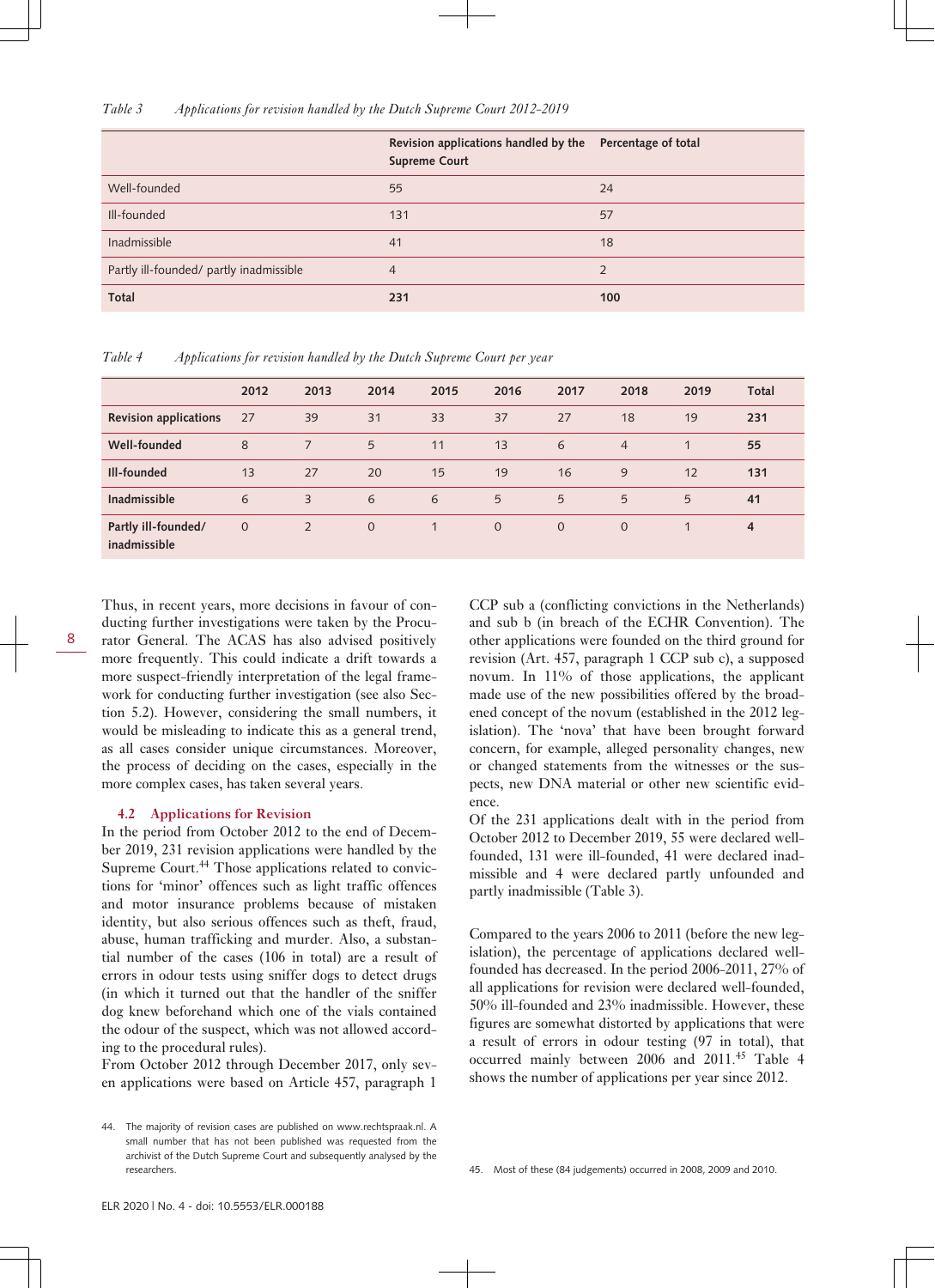From October 2012 until the end of December 2019, an average of 32 applications for revision per year were handled by the Supreme Court. This is considerably less than the six years before the legislative amendment. During that period, the number of applications for revision that were processed was more than double, an average of 72 cases per year. Even when the cases concerning errors in odour tests are subtracted, the average number of applications for revision processed per year is still considerably lower than in the six years prior to the amendment of the law.<sup>46</sup>

For our evaluation study, we interviewed different key actors involved in the revision process. They provided various possible explanations for this decrease. Various respondents (from the prosecution office, the police, the judiciary and the ACAS) suggested that the police and the judiciary have learned from previous mistakes that came to light in the wrongful conviction cases that were mentioned in Section 2, and that currently it is less likely for investigative errors to be made. Various measures were introduced after the *Schiedam Park Murder* to prevent miscarriages of justice. The manner in which interrogations and forensic investigation teams worked in the 1990s differs from how they operate today and police officers are better at reporting their investigative actions. Furthermore, the introduction of peer opposition, reflection and peer supervision should result in more attention for alternative scenarios. Additionally, at times, forensic experts are involved during interrogation and, moreover, attorneys are currently present during the police interrogations. It has also been observed that after the *Schiedam Park Murder,* relatively more criminal cases ended in acquittals, also for serious cases.<sup>47</sup> This could be a sign that fewer suspects were wrongfully convicted. However, some interviewed forensic experts were more critical about the supposed progression that was made within the investigative authorities.<sup>48</sup> These respondents emphasised that wrongful convictions appear at all times. They believe that the number of cases that would qualify for revision is actually much higher, for instance, because former suspects are not able to afford legal counsel. And even if they do, the suspects are often not taken seriously by the legal system, including their defence lawyer.

# 5 Challenges in the Revision Process

The *Reform of Revision in Favour of Former Suspects Act* therefore provides some new prospects for addressing potential wrongful convictions and substantiating applications for revision with evidence. Nonetheless, the new provisions do not appear to have severely altered the already existing practices of revision. The legislative changes were intended to provide more possibilities to bring forward potential wrongful convictions, but, in fact, fewer applications for revision were submitted along with fewer requests for further investigation. Although it is possible that the applications have simply dropped because improved investigations have resulted in less wrongful convictions, it remains important to guarantee that the revision process is accessible and functioning well. In this context, we observe three key challenges in the current functioning of the Dutch revision law, which relate to: 1) the novum criterion, 2) the role of the ACAS in the revision process and 3) the access to the revision procedure.

### **5.1 The Novum Criterion**

Although the legislation concerning the revision procedure in 2012 was amended substantially to extend the possibilities of a successful request for revision, critics pointed out that this primarily concerns a codification of the exceptions to the old criterion that the Supreme Court was already willing to make. $49$  Also, some critics believe the new criterion is still too strict.<sup>50</sup> Thus, the current legislation did not end the discussion regarding the criterion. On the contrary, an ongoing discussion is taking place on the legal criterion to decide whether something qualifies as a novum. Several defence lawyers, scholars and politicians advocate an extension of the criterion to 'an unsafe conviction' or 'serious or even reasonable doubt on the righteousness of the conviction'.51 This was partly based on new cases that were brought forward, in particular the *Arnhem Villa Murder case*. In this case, the initial conviction of nine men appeared to be wrongful, but it proved difficult to start a revision procedure under the new novum criterion. After the final conviction in this case, the manner in which the police interrogations took place (resulting in incriminating statements of two convicted that were the key evidence in the case), were criticised. The retraction of the statements by one of the convicted was brought forward as a novum. However, the Procurator General has recently advised the Supreme Court to declare the

<sup>46.</sup> In the years 2006 to 2011, a total of 97 revision cases were dealt with as a result of these (alleged) mistakes. In the years 2012 to 2019, this number was nine. Excluding the odour test cases, the number of judgements in revision cases from 2012 to 2019 amounts to 222 (an average of 31 cases per year) and for 2006 to 2011, this concerns 333 cases (an average of 56 cases per year).

<sup>47.</sup> Raad voor de Rechtspraak in Rechtstreeks 2007-3, *Strafrechter en strafketen: de gang van de zaken 1995-2006* ([www.rechtspraak.nl/](http://www.rechtspraak.nl/SiteCollectionDocuments/Rechtstreeks-2007-3.pdf) [SiteCollectionDocuments/Rechtstreeks-2007-3.pdf](http://www.rechtspraak.nl/SiteCollectionDocuments/Rechtstreeks-2007-3.pdf)) at 34.

<sup>48.</sup> By forensic experts, we mean legal psychologists, criminologists, forensic trace investigators and legal philosophers.

<sup>49.</sup> Knoops, above n. 42.

<sup>50.</sup> *See*, for example, P.J. Van Koppen and R. Horselenberg, 'Waarom er in België en Nederland geen rechterlijke dwalingen zijn', *Expertise & Recht* 278 (2018); A.P.A. Broeders, 'Misleidend bewijs', *Expertise & Recht*, afl. 1, 1-3 (2018).

<sup>51.</sup> *See*, for this discussion, Nan, above n. 2. *See also* Knoops, above n. 42. Crombag et al., above n. 20, afl. 8, 475-478. R. Van der Hulle and R. Van der Hulle, 'Herziening en gratie op basis van een nieuwe rechtsopvatting van de rechter: een vergelijking met de Verenigde Staten', *RM THEMIS* 12-17 (2017/1).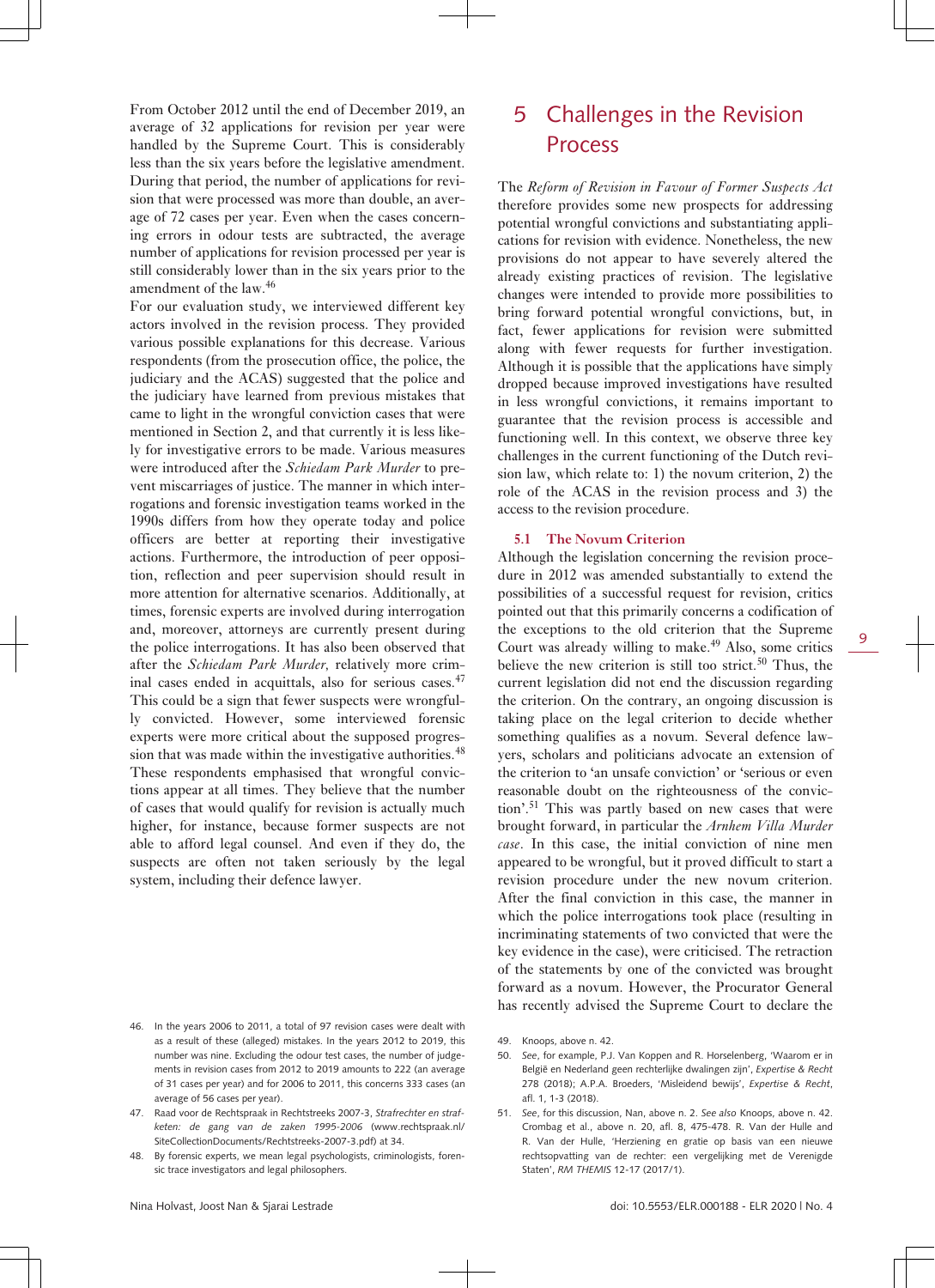applications inadmissible, because the Appellate Court had already addressed the credibility of these retracted statements in depth.<sup>52</sup> An extended criterion would make it easier to overturn this and other potentially wrongful convictions, considering that currently too many cases fall by the wayside. In our evaluation study, certain scientists and attorneys stated that they are in favour of an extended novum criterion.<sup>53</sup> These respondents pointed to the limited successful revision cases so far and the fact that in all the (eventually successful) revision cases, the convicted faced great difficulties in bringing their cases to the Supreme Court.

Most of the interviewees, however, were wary of such an extension. They were worried that this would open the floodgates to requests for revision. These respondents were also concerned about the principle of finality, as they figured that in a considerable number of cases, there will always remain room for discussion. In their view, a further extension would create problems for the authority of court judgements and for the capacity of the organisations involved and could cause unnecessary unrest (also for victims and their surviving dependants).<sup>54</sup> There is opposition on extending the criterion for a novum by the legislature too. According to the Secretary of State, extending the criterion would endanger the character of revision as an extraordinary remedy, diminish the faith in the judiciary system if verdicts could be called into question too regularly, stir up the cases with victims, the bereaved and society as a whole and attract too many (of the wrong) cases.<sup>55</sup> Nonetheless, it is clear that the introduction of a new novum criterion has not ended the discussion regarding the right range of the criterion.

### **5.2 The Role of the ACAS**

With the introduction of the possibility to request further investigations and with the establishment of the ACAS, the assembly of persons involved in detecting and overturning wrongful conviction has grown from judges and prosecutors to various other legal experts and researchers. The ACAS has gained a prominent position in the revision process.<sup>56</sup> In theory, a suspect can directly apply for a revision of his or her case to the Supreme Court. In reality, in the majority of serious cases, the defence lawyer of the suspect first submits a request for further investigation. The reason is that further investigation is usually necessary to substantiate a request for revision in these – often highly complex – cases. The increased reliance on expert opinion/insights

- 52. *See* ECLI:NL:PHR:66, ECLI:NL:PHR:67, ECLI:NL:PHR:70, ECLI:NL:PHR: 71, ECLI:NL:PHR:72, ECLI:NL:PHR:73, ECLI:NL:PHR:74 and ECLI:NL:PHR:75.
- 53. One scientist was of the opinion that the question of revision was an empirical question on the guilt of the former suspect and not a legal question.
- 54. Nan et al., above n. 7, at Sections 4.3.5 and 6.4.2.
- 55. Letter Dekker 6 April 2020, *Kamerstukken II* 2019/20, 29279, no. 582.
- 56. C. Fijnaut and K. Verhesschen, 'Minder juristen, meer andere deskundigen bij de herziening van de herziening in Nederland en België? Een rechtsvergelijkende beschouwing', 6 *Expertise en Recht* 268-275 (2018).

in light of the new novum criterion increases the desirability of having a committee, partly composed of scientific experts, to provide advice on the substantiation of claims in that regard.57 A defence lawyer we interviewed, who is responsible for a large portion of all applications for revision, also stated that in his or her view, submitting a request for further investigation is simply a step one is supposed to take within the revision process.58 The fact that the ACAS is comprised of a varied group of (legal) experts – and thus engages in a more multifaceted analysis of a case – can be a reason for convicted persons and their defence lawyers to include this commission.

In the years since its establishment, the profound and comprehensive reports from the ACAS (including input from various non-lawyers) have been vital sources of information for the Procurator General to make decisions regarding further investigations. While the ACAS reports are often lengthy, the decisions by the Procurator General are commonly short, referring to the data and arguments mentioned by the ACAS.

However, there has been some debate about how to interpret the position of the ACAS in relation to the Supreme Court. The outstanding question is to what extent the ACAS is functioning – and should function – as a pre-filter for the Supreme Court, taking the novum criterion as a starting point in advising about requests for further research, or whether the ACAS has a separate responsibility in investigating the reasons for requesting further research and in generating criteria for certain cases that require further investigations.<sup>59</sup> On the one hand, the ACAS is an independent and impartial committee that is consulted precisely for its broad, and not exclusively legal, expertise. On the other hand, it is pointless to allow further research to be conducted on evidence that will not result in a novum, which is required for revision by the Supreme Court. As clarified in Section 4.1, in the first few years that the ACAS was operating, most of its reports advised negatively regarding the requests for further investigations, and the committee was criticised for acting too much as a pre-filter for the Supreme Court.<sup>60</sup> Such an image could also negatively affect the willingness of wrongfully accused and their defence lawyers to submit requests for further

- 58. Nan et al., above n. 7, at 68. Though, as mentioned, defence lawyers interviewed for the evaluation of the legislation also mentioned being disillusioned by the, in their eyes, strict manner of advising in cases.
- This dilemma has been mentioned and discussed in various publications; *see* Den Doelder, 'De ACAS in de Nederlandse herzieningsprocedure', *Nederlands Juristenblad* (2016/1231); Knoops, above n. 42; C.P.M. Cleiren, 'De ACAS als speler in een gelaagde procedure', *Expertise & Recht* (2018), nr. 6, 249, N.L. Holvast, S.M.A. Lestrade & J.S. Nan, 'De Adviescommissie afgesloten strafzaken; twijfelcommissie of poortwachter van de Hoge Raad?', 6 *Expertise en Recht* 283-290 (2018). It also continues to be discussed in parliament; see Rondetafelgesprek vaste commissie voor Justitie en Veiligheid 22 mei 2019 over de evaluatie Wet hervorming herziening ten voordele; Kamerstukken II 2019/20, 29279, 543.
- 60. Nan et al., above n. 7, at 68-69; *see also* Knoops, above n. 42; Van Koppen and Horselenberg, above n. 50.

<sup>57.</sup> *Ibid.*, at 272.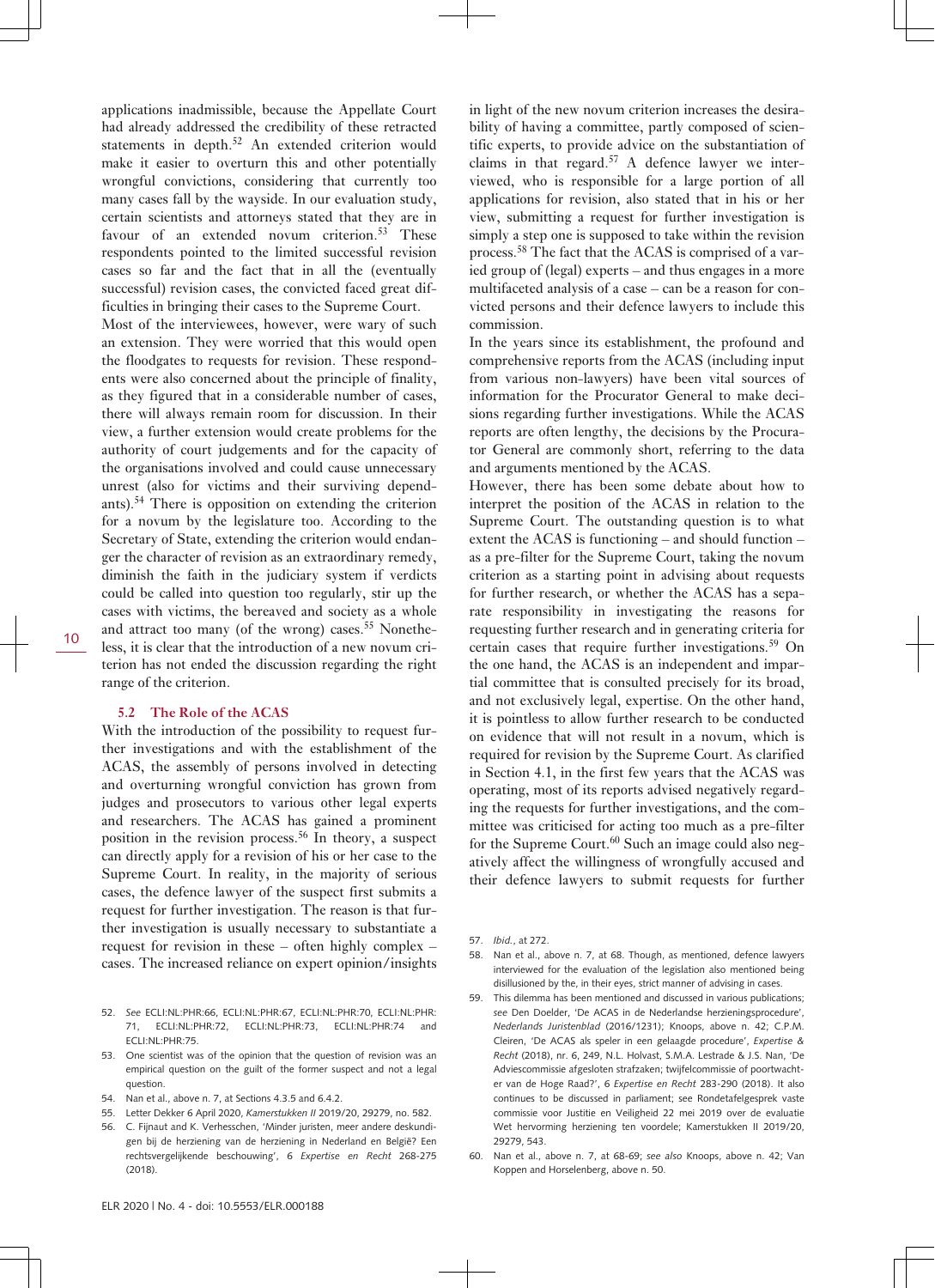investigations.61 More recently, the ACAS has published several reports on cases in which its analysis does not match the characterisation of the ACAS as a pre-filter. In these reports, the ACAS qualifies the convictions as 'potentially unsafe convictions'. This qualification refers to convictions which are 'by current standards incomprehensible decisions by judges regarding the valuation of the facts and the weighing of evidence'.<sup>62</sup> This description does not fit within the legal description of a novum, because it does not entail a data point unknown to the court. Up to now, the ACAS has qualified five cases (of which three regard three different suspects of the *Arnhem Villa Murder case*) as 'potentially unsafe convictions' and advised further investigations for that reason.<sup>63</sup> In none of these cases can a novum, in the sense in which it was meant by the legislature, be easily recognised. Nonetheless, the ACAS advised to conduct further investigations. The Procurator General has followed the advice given by the ACAS for further investigations in all of these cases. None of these cases have thus far been decided by the Supreme Court, as investigations are still pending or have only recently finished. Hence, it continues to be unknown how the Supreme Court will decide in these cases.

### **5.3 Effective Access to the Revision Procedure via Legal Representation**

A third significant aspect of the reform of the *Revision Act* is the introduction of compulsory legal representation. A former suspect can only initiate the revision procedure via a defence counsel. The idea is that a defence counsel is better equipped to put a case forward than a former suspect who is left to use the available legal arrangements on his or her own. At the same time, the belief is that, given compulsory legal representation, the counsel will be able to select cases (early and adequately) and, in doing so, help ensure that the people and resources of the organisations charged with the revision are used efficiently.<sup>64</sup> However, this compulsory legal representation is also a challenge with regard to effective access to the revision procedure.

Several attorneys indicated that they were hesitant to take on any legal aid revision cases because the remuneration for these cases does not cover their working hours. As a result, compulsory legal representation appears to form a financial threshold for any former suspect with limited means, which was explicitly not the intention of the legislature. If (experienced) attorneys are no longer prepared to take on cases of former suspects with limited means, this jeopardises the access of these convicted persons to the reformed revision provisions. To solve this problem, better compensation could be offered to legal aid lawyers. That way the convicted persons will

- 61. As was also mentioned by two of the defence lawyers interviewed in our evaluation study; *see* Nan et al., above n. 7, at 68-59.
- 62. ACAS jaarverslag 2018, at 13.

63. To wit, ACAS cases no. 22, 26, 28 (Arnhem Villa Murder case), 32 (Rosmalen Flat Murder case) and 37 (Petten Campsite Murder case). See ACAS jaarverslag, 2019, at 10.

64. *Kamerstukken II* 2008/09, 32045, 3, at 33.

have access to the revision procedure and to a lawyer to help them adequately present their case.

## 6 Conclusion

The Dutch legislature has recently tried to improve the balance between the competing interests of individual justice and the finality of verdicts, by making the revision procedure more accessible with a reform of the revision legislation (enacted in 2012). In our evaluation study of the reformed legislation (2018), we concluded that, all things considered, a better balance was found.<sup>65</sup> However, the debate on the adequacy of the possibility of reopening cases post-conviction has not quieted down. There are still several challenges to maintaining and improving the balance. In this regard it is a notable observation that, after a short increase, the new legislation has not resulted in a lot of applications for further investigation or in more requests for revision in recent years. This poses the question of whether the new legislation has changed much in the way that revision cases are dealt with in practice.

We observed three major challenges of the current system. First, the legal criterion to reopen a case on the ground of a novum might still be too strict to overturn verdicts that are simply wrong. The threshold of a new data point that would most likely significantly change the outcome of the case is still too high according to some. The *Arnhem Villa Murder* case is an example of a case that is difficult to get admitted to the revision procedure, due to the current scope of the novum criterion. Second, while the possibility of re-examining a case before a request for revision is submitted to the Supreme Court is regarded as a welcome instrument to find these much-needed new developments, the outcomes seem somewhat meagre. The ACAS, which provides important advice on the necessity for further investigations, has been criticised of acting too much as a pre-filter for the Supreme Court and thereby being too strict in the advice it gives. The ACAS should, according to some, at this early stage only investigate whether the conviction is safe, without worrying about the legal criterion. In several recent cases, the ACAS has actually done just that and given advice to investigate further (advice that the Procurator General followed). Third, the mandatory legal representation, combined with the limited compensation that attorneys receive for legal aid work, might prove another obstacle for former suspects to have their cases revised, particularly for those with limited means.

It remains to be seen how the Supreme Court will decide in the cases that the ACAS has qualified as 'potentially unsafe convictions' and thus what the criteria for opening closed cases will be in practice. It is furthermore almost inevitable that new cases will present new elements that might stir up debate about new (and

<sup>65.</sup> Nan et al., above n. 7, at Ch. 6.